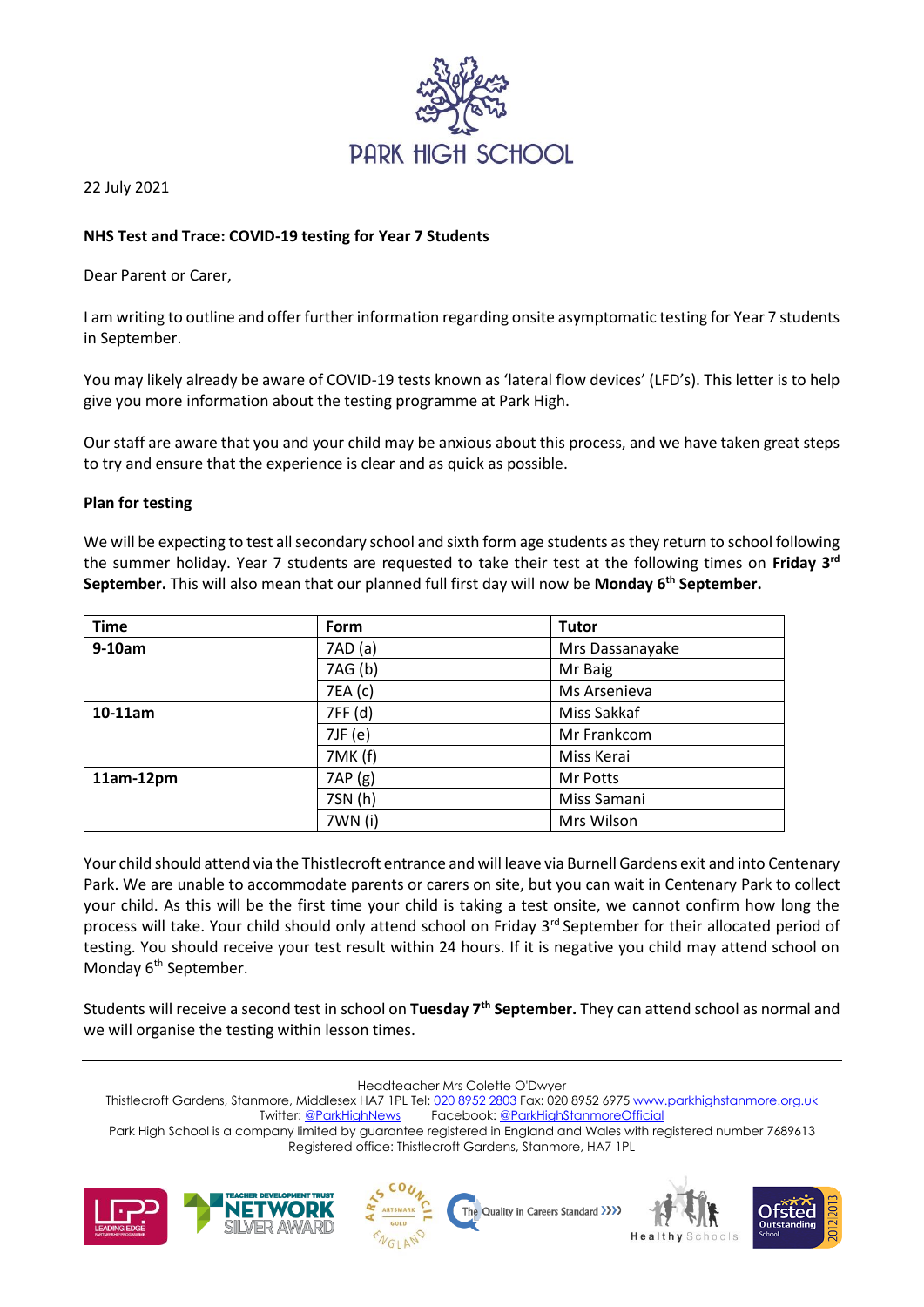### **Frequently asked questions**

## **How to I prepare for the test?**

We recommend talking through the process in advance with your child. We have attached a visual guide to this letter. It may also be helpful to try and take an at-home LFD test over the summer holiday. Anyone can request an LFD test kit from your local pharmacy or from GOV.U[K here.](https://www.gov.uk/order-coronavirus-rapid-lateral-flow-tests)

## **Do I need to give consent for my child to take the test?**

Only a parent or carer can give consent for a child under 16 years to take an LFD test onsite. We offer two options to complete this- either through our online form available [here](https://forms.office.com/Pages/ResponsePage.aspx?id=usNmU-XFykKh94RntjK46G0ruLn3e1tNgW1IVTUnSRdUNEMxUjhNRUZYS1cxRjVKTVozWUpMMzM3SS4u) or you can complete a paper copy of the form, attached to this letter. Any testing is consent based and we will ensure we have this before any testing is completed.

### **What if my child is reluctant to test, despite having consent from a parent?**

Our staff will not force any child to take a test. We will try and reassure your child and offer them support and guidance to complete a test.

### **Will my child be tested if I have not given consent?**

No.

## **Can my child attend school if they have not taken a test?**

Testing is recommended but will only be undertaken with consent. Your child will not be refused attendance for not taking part. If your child has symptoms they must, however, isolate as detailed below.

### **Can I accompany my child to take the test onsite?**

Unfortunately, we are unable to accommodate this but parents or carers may wait in Centenary Park for their child to complete their test on Friday 3rd September 2021.

### **Does my child need to wear school uniform?**

Yes- we are expecting all students to wear full school uniform.

### **How do the tests work?**

Those taking the test will be supervised by trained staff and volunteers. The lateral flow tests are quick and easy to undertake, using a swab of both nostrils. Results will be shared directly with the details completed via registration. Tests are free of charge and I enclose a leaflet with further information.

### **How will my child know what to do?**

We have organised our testing so that Year 7 complete their testing separately to the rest of the school. We will also have more staff available to help and guide them.

### **How will I receive my child's test results?**

Your child will need to register their unique barcode in order to receive their results. To do this, they will need to have important information with them when they complete their test. Ideally, they will also need access to a smart phone to complete the registration onsite. Your child will need to record the following at registration:

- name
- gender
- date of birth
- ethnic group
- parent email address (to receive test results)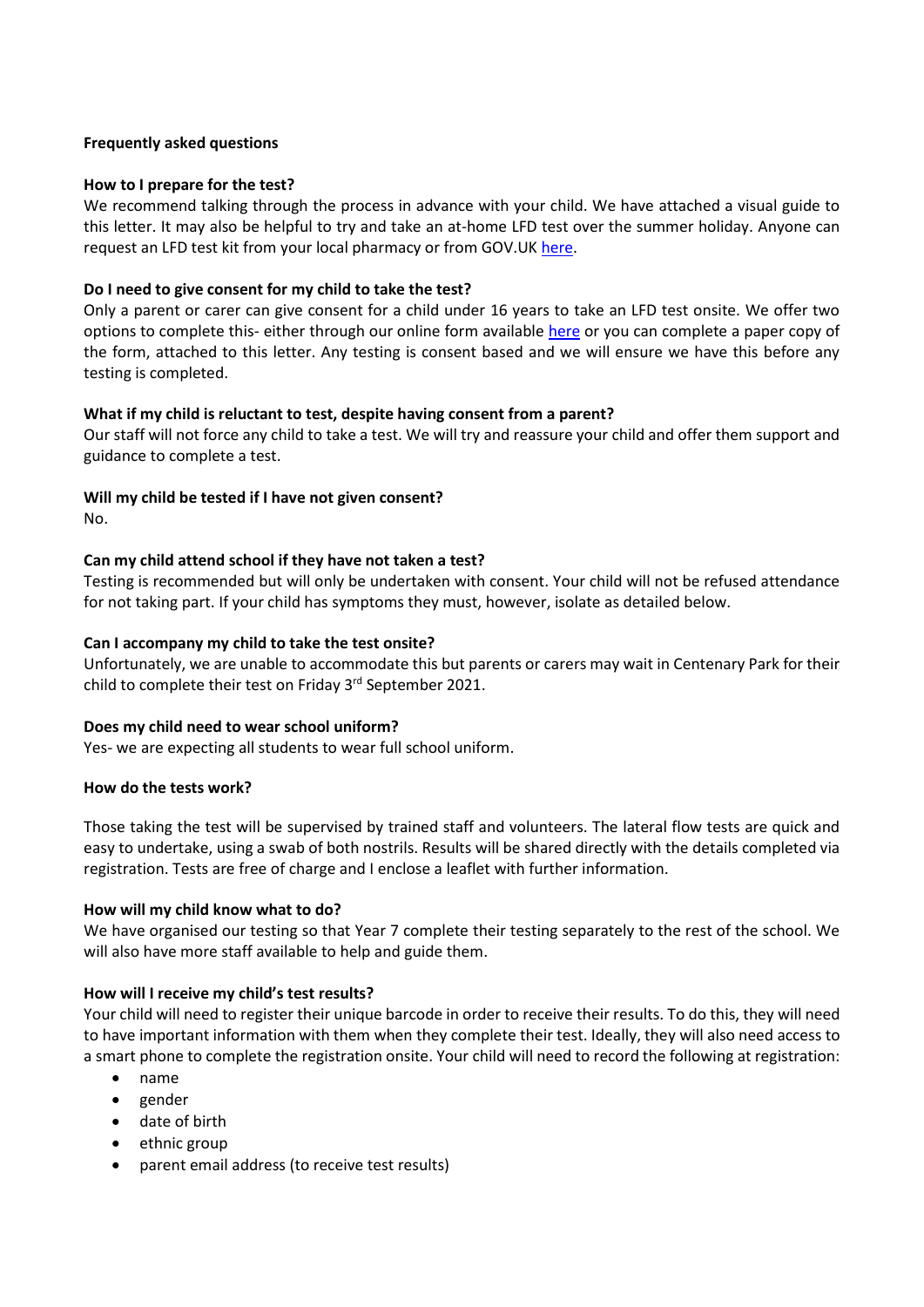

- parent mobile phone number (to receive test results)
- home address

## **What if my child tests positive?**

If a student tests positive on a lateral flow device, they will need to self-isolate immediately and [a confirmatory](https://www.gov.uk/get-coronavirus-test)  [PCR](https://www.gov.uk/get-coronavirus-test) test ordered. The confirmatory PCR test should be taken within two days of the positive LFD test. If the confirmatory PCR is also positive, follow guidance from NHS Test and Trace and continue to self-isolate. **The school will contact you as soon as possible to inform you if the test is positive.** 

If the confirmatory PCR is negative the student can stop self-isolating and return to school. Should a confirmatory PCR not be obtained the student should self-isolate for 10 days from the result of the positive lateral flow test.

### **What happens if the test is negative?**

While a small number of students may need to repeat the test if the first test was invalid or void for some reason, students who test negative will be able to return to school on Monday 6<sup>th</sup> September.

### **What if my child develops symptoms?**

This testing programme at Park High is for people with no symptoms. If your child develops symptoms at any time (including a high temperature; a new, continuous cough; or a loss or change to their sense of smell or taste) they must immediately self-isolate and book a test by calling 119 or visiting [https://www.gov.uk/get](https://www.gov.uk/get-coronavirus-test)[coronavirus-test.](https://www.gov.uk/get-coronavirus-test)

### **What happens if my child is identified as a close contact of someone who has tested positive?**

From 16 August 2021, children under the age of 18 years old will no longer be required to self-isolate if they are contacted by NHS Test and Trace as a close contact of a positive COVID-19 case. Instead, children will be contacted by NHS Test and Trace, informed they have been in close contact with a positive case and advised to take a PCR test. We would encourage all individuals to take a PCR test if advised to do so.

## **Should I still take part in the asymptomatic testing programme if I have recently tested positive for COVID-19?**

If you have tested positive by PCR for COVID-19, you will probably have developed some immunity to the disease. However, it cannot be guaranteed that everyone will develop immunity, or how long it will last. It is possible for PCR tests to remain positive for some time after COVID-19 infection. Anyone who has previously received a positive COVID-19 PCR test result should not be re-tested within 90 days of that test, unless they develop any new symptoms of COVID-19.

Headteacher Mrs Colette O'Dwyer

Thistlecroft Gardens, Stanmore, Middlesex HA7 1PL Tel[: 020 8952 2803](file://///phs-apps-06/Digital$/Templates/020%208952%202803) Fax: 020 8952 697[5 www.parkhighstanmore.org.uk](file://///phs-apps-06/Digital$/Templates/www.parkhighstanmore.org.uk) Twitter[: @ParkHighNews](https://twitter.com/ParkHighNews) Facebook[: @ParkHighStanmoreOfficial](https://www.facebook.com/pg/ParkHighStanmoreOfficial) Park High School is a company limited by guarantee registered in England and Wales with registered number 7689613 Registered office: Thistlecroft Gardens, Stanmore, HA7 1PL